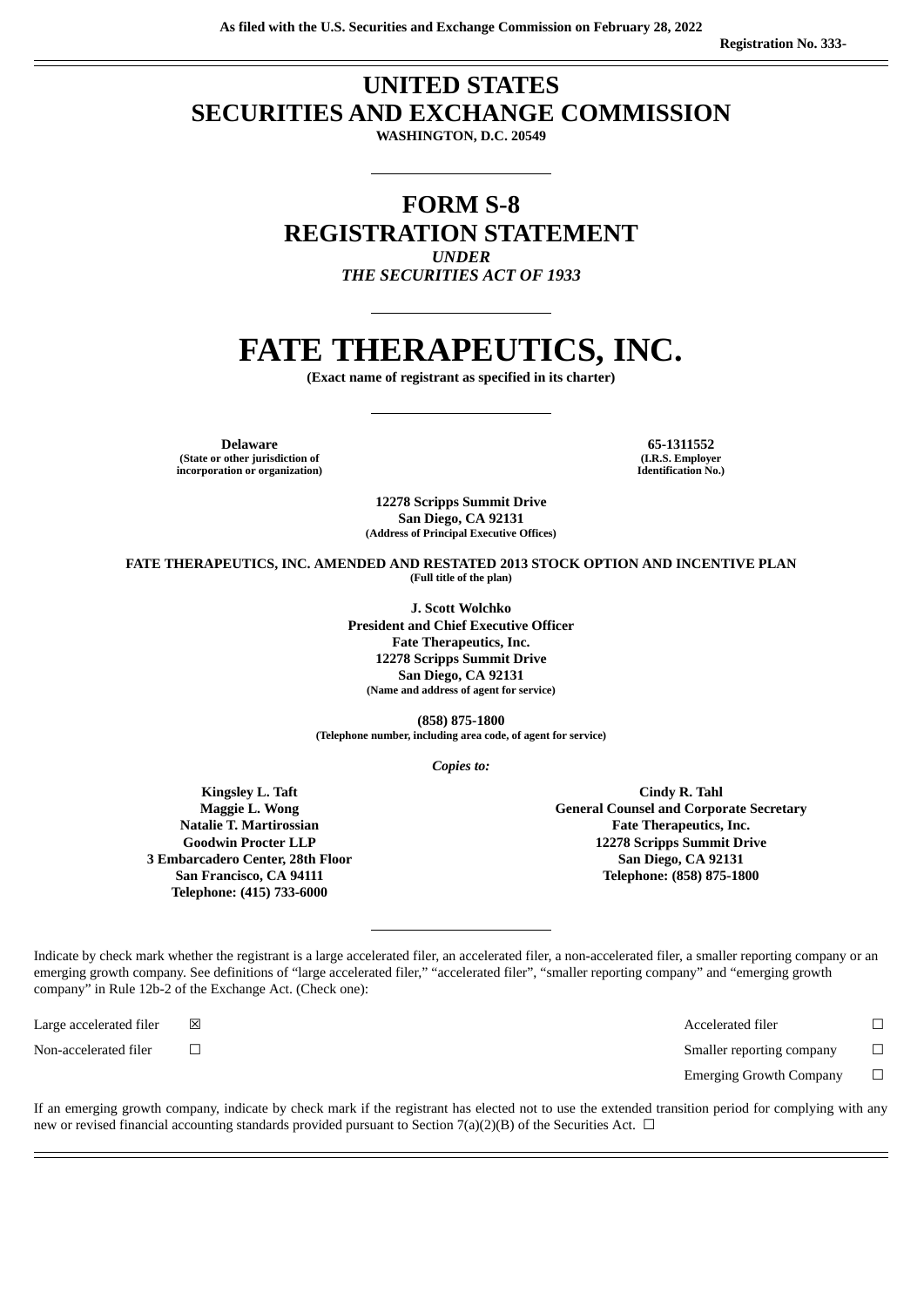### **PART I**

## **INFORMATION REQUIRED IN THE SECTION 10(a) PROSPECTUS**

The information called for in Part I of Form S-8 to be contained in the Section 10(a) prospectus is not being filed with or included in this registration statement (by incorporation by reference or otherwise) in accordance with the rules and regulations of the Securities and Exchange Commission (the "Commission").

## **PART II**

## **INFORMATION REQUIRED IN THE REGISTRATION STATEMENT**

Item 3. Incorporation of Documents by Reference.

The following documents filed with the Commission by the registrant are incorporated by reference into this registration statement:

- (a) The registrant's Annual Report on [Form](http://www.sec.gov/ix?doc=/Archives/edgar/data/1434316/000095017022002293/fate-20211231.htm) 10-K for the year ended December 31, 2021 ("Annual Report"); and
- (b) The description of the registrant's common stock, which is registered under Section 12 of the Exchange Act, contained in [Exhibit](http://www.sec.gov/Archives/edgar/data/1434316/000156459021008086/fate-ex45_659.htm) 4.2 to the registrant's Annual Report on Form 10-K for the fiscal year ended December 31, 2021, filed with the SEC on February 28, 2022, including any amendments or reports filed for the purpose of updating such description.

All documents subsequently filed by the registrant pursuant to Section 13(a), 13(c), 14 or 15(d) of the Exchange Act prior to the filing of a post-effective amendment to the registration statement which indicates that all of the shares of common stock registered hereunder have been sold or which deregisters all of such shares then remaining unsold, shall be deemed to be incorporated by reference into this registration statement and to be a part hereof from the respective dates of filing of such documents, except as to any portion of any future annual or quarterly report to stockholders or document or current report furnished under current Items 2.02 or 7.01 of Form 8-K that is not deemed filed under such provisions. Any statement contained in a document incorporated or deemed to be incorporated by reference herein shall be deemed to be modified or superseded for purposes of this registration statement to the extent that a statement contained herein, or in any other subsequently filed document that also is or is deemed to be incorporated by reference herein, modifies or supersedes such earlier statement. Any such statement so modified or superseded shall not be deemed, except as so modified or superseded, to constitute a part of this registration statement.

Under no circumstances will any information filed under current items 2.02 or 7.01 of Form 8-K be deemed incorporated herein by reference unless such Form 8-K expressly provides to the contrary.

Item 4. Description of Securities.

Not applicable.

Item 5. Interests of Named Experts and Counsel.

None.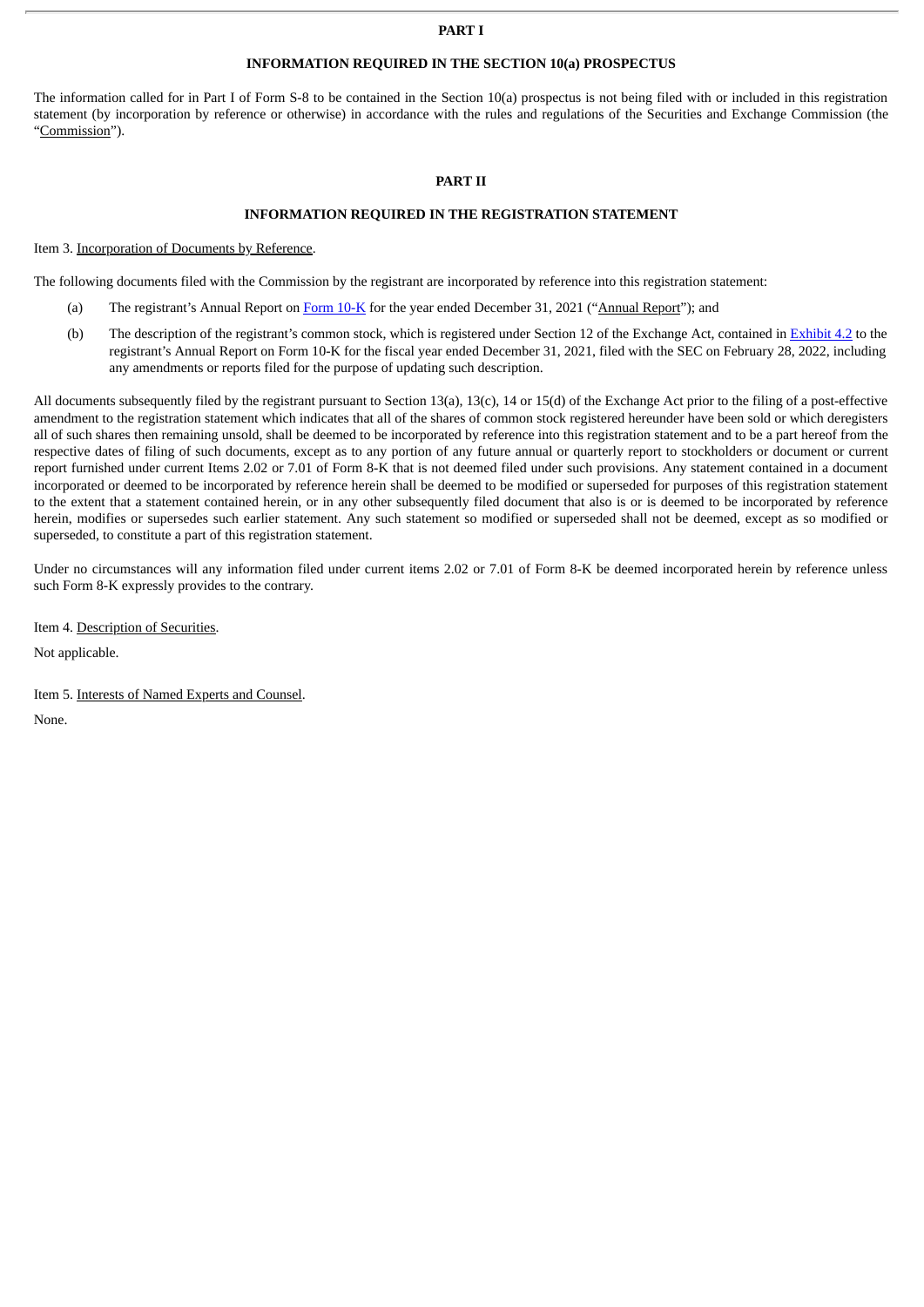## Item 6. Indemnification of Directors and Officers.

Section 145 of the Delaware General Corporation Law (the "DGCL") authorizes a corporation to indemnify its directors and officers against liabilities arising out of actions, suits and proceedings to which they are made or threatened to be made a party by reason of the fact that they have served or are currently serving as a director or officer to a corporation. The indemnity may cover expenses (including attorneys' fees) judgments, fines and amounts paid in settlement actually and reasonably incurred by the director or officer in connection with any such action, suit or proceeding. Section 145 permits corporations to pay expenses (including attorneys' fees) incurred by directors and officers in advance of the final disposition of such action, suit or proceeding. In addition, Section 145 provides that a corporation has the power to purchase and maintain insurance on behalf of its directors and officers against any liability asserted against them and incurred by them in their capacity as a director or officer, or arising out of their status as such, whether or not the corporation would have the power to indemnify the director or officer against such liability under Section 145.

The registrant has adopted provisions in the registrant's certificate of incorporation that limit or eliminate the personal liability of the registrant's directors and officers to the fullest extent permitted by the DGCL, as it now exists or may in the future be amended. Consequently, a director or officer will not be personally liable to the registrant or its stockholders for monetary damages or breach of fiduciary duty as a director, except for liability for:

- any breach of the director's duty of loyalty to the registrant or its stockholders;
- any act or omission not in good faith or that involves intentional misconduct or a knowing violation of law;
- any unlawful payments related to dividends or unlawful stock purchases, redemptions or other distributions; or
- any transaction from which the director derived an improper personal benefit.

These limitations of liability do not alter director liability under the federal securities laws and do not affect the availability of equitable remedies such as an injunction or rescission.

In addition, the registrant's bylaws provide that:

- the registrant will indemnify its directors, officers and, in the discretion of its board of directors, certain employees to the fullest extent permitted by the DGCL, as it now exists or may in the future be amended; and
- the registrant will advance reasonable expenses, including attorneys' fees, to its directors and, in the discretion of its board of directors, to its officers and certain employees, in connection with legal proceedings relating to their service for or on behalf of the registrant, subject to limited exceptions.

The registrant has entered into indemnification agreements with or has contractual rights to provide indemnification to each of its directors and intends to enter into such agreements with certain of its executive officers. These agreements provide that the registrant will indemnify each of its directors, certain of its executive officers and, at times, their affiliates, to the fullest extent permitted by the DGCL. The registrant will advance expenses, including attorneys' fees (but excluding judgments, fines and settlement amounts), to each indemnified director, executive officer or affiliate in connection with any proceeding in which indemnification is available and the registrant will indemnify its directors and executive officers for any action or proceeding arising out of that person's services as a director or officer brought on behalf of the registrant and/or in furtherance of the registrant's rights.

Additionally, certain of the registrant's directors may have certain rights to indemnification, advancement of expenses or insurance provided by their affiliates, which indemnification relates to and might apply to the same proceedings arising out of such director's services as a director referenced herein. Nonetheless, the registrant has agreed in the indemnification agreements that the registrant's obligations to those same directors are primary and any obligation of the affiliates of those directors to advance expenses or to provide indemnification for the expenses or liabilities incurred by those directors are secondary.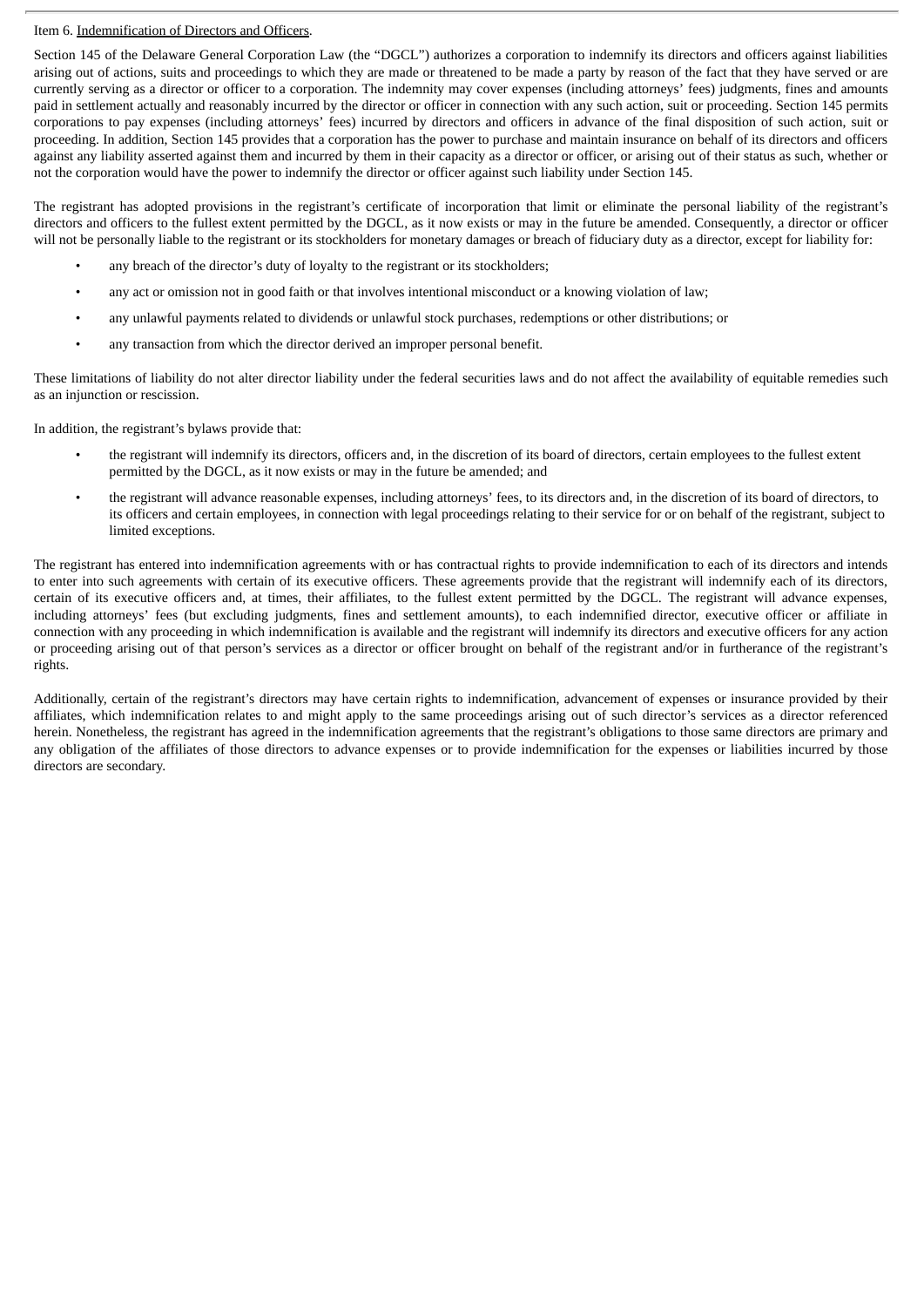The registrant also maintains general liability insurance which covers certain liabilities of its directors and officers arising out of claims based on acts or omissions in their capacities as directors or officers, including liabilities under the Securities Act.

## Item 7. Exemption from Registration Claimed.

Not applicable.

## Item 8. Exhibits.

| Exhibit<br>No. | <b>Description</b>                                                                                                                                                                                                                                                                                                                                                                                  |
|----------------|-----------------------------------------------------------------------------------------------------------------------------------------------------------------------------------------------------------------------------------------------------------------------------------------------------------------------------------------------------------------------------------------------------|
| 4.1            | Amended and Restated Certificate of Incorporation of the Registrant (1)                                                                                                                                                                                                                                                                                                                             |
| 4.2            | Certificate of Amendment to Amended and Restated Certificate of Incorporation of the Registrant, as currently in effect (2)                                                                                                                                                                                                                                                                         |
| 4.3            | Amended and Restated Bylaws of the Registrant (3)                                                                                                                                                                                                                                                                                                                                                   |
| 4.4            | Specimen Common Stock Certificate (4)                                                                                                                                                                                                                                                                                                                                                               |
| $5.1*$         | <b>Opinion of Goodwin Procter LLP</b>                                                                                                                                                                                                                                                                                                                                                               |
| $23.1*$        | <b>Consent of Independent Registered Public Accounting Firm</b>                                                                                                                                                                                                                                                                                                                                     |
| $23.2*$        | Consent of Goodwin Procter LLP (included in Exhibit 5.1)                                                                                                                                                                                                                                                                                                                                            |
| $24.1*$        | Power of Attorney (included on signature page)                                                                                                                                                                                                                                                                                                                                                      |
| 99.1           | Amended and Restated 2013 Stock Option and Incentive Plan and form agreements thereunder (5)                                                                                                                                                                                                                                                                                                        |
| $\sim$ $\sim$  | $\overline{a}$ , and $\overline{a}$ , and $\overline{a}$ , and $\overline{a}$ , and $\overline{a}$ , and $\overline{a}$ , and $\overline{a}$ , and $\overline{a}$<br>in the contract of the contract of the contract of the contract of the contract of the contract of the contract of the contract of the contract of the contract of the contract of the contract of the contract of the contrac |

99.2 Form of [Unrestricted](http://www.sec.gov/Archives/edgar/data/1434316/000110465915000991/a15-1355_1ex10d2.htm) Stock Award Agreement under the Amended and Restated 2013 Stock Option and Incentive Plan (6)

- 107\* Filing Fee [Table.](#page-9-0)
- Filed herewith.
- (1) Filed as Exhibit 3.2 to the Registrant's Amendment No. 1 to Registration Statement on Form S-1, filed on August 29, 2013 and incorporated herein by reference.
- (2) Filed as Exhibit 3.1 to the Registrant's Current Report on Form 8-K, filed on June 7, 2021 and incorporated herein by reference.
- (3) Filed as Exhibit 3.3 to the Registrant's Annual Report on Form 10-K, filed on February 24, 2021 and incorporated herein by reference. (4) Filed as Exhibit 4.1 to the Registrant's Amendment No. 1 to Registration Statement on Form S-1, filed on August 29, 2013 and incorporated herein by reference.
- (5) Filed as Exhibit 10.2 to the Registrant's Annual Report on Form 10-K, filed on February 24, 2021 and incorporated herein by reference.
- (6) Filed as Exhibit 10.2 to the Registrant's Current Report on Form 8-K, filed on January 7, 2015 and incorporated herein by reference.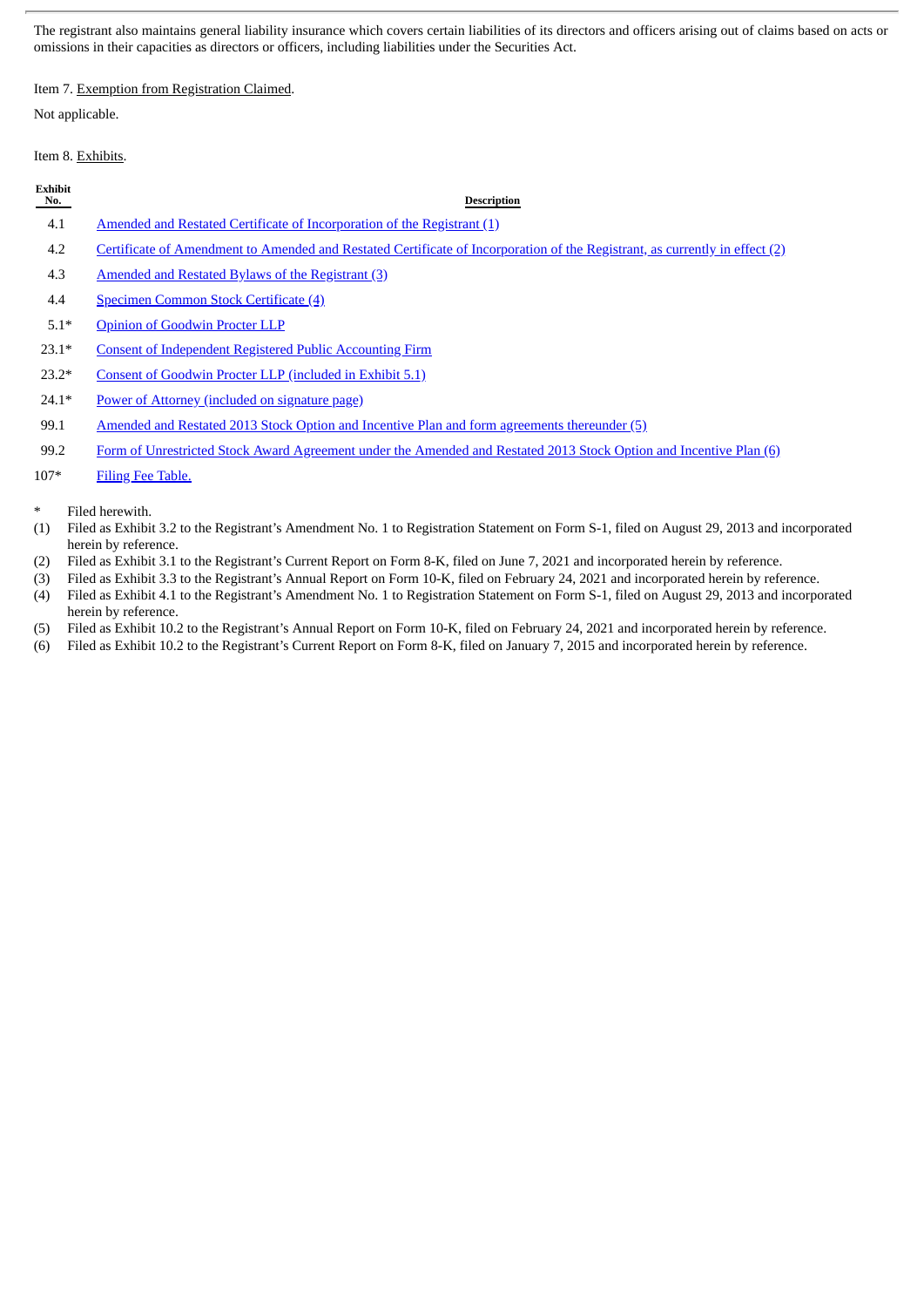Item 9. Undertakings.

(a) The undersigned registrant hereby undertakes:

(1) To file, during any period in which offers or sales are being made, a post-effective amendment to this registration statement:

(i) To include any prospectus required by Section 10(a)(3) of the Securities Act of 1933;

(ii) To reflect in the prospectus any facts or events arising after the effective date of the registration statement (or the most recent post-effective amendment thereof) which, individually or in the aggregate, represent a fundamental change in the information set forth in the registration statement. Notwithstanding the foregoing, any increase or decrease in volume of securities offered (if the total dollar value of securities offered would not exceed that which was registered) and any deviation from the low or high end of the estimated maximum offering range may be reflected in the form of prospectus filed with the Commission pursuant to Rule 424(b) if, in the aggregate, the changes in volume and price represent no more than 20 percent change in the maximum aggregate offering price set forth in the "Calculation of Registration Fee" table in the effective registration statement;

(iii) To include any material information with respect to the plan of distribution not previously disclosed in the registration statement or any material change to such information in the registration statement;

*Provided, however*, that paragraphs (a)(1)(i) and (a)(1)(ii) of this section shall not apply if the information required to be included in a post-effective amendment by those paragraphs is contained in reports filed with or furnished to the Commission by the registrant pursuant to Section 13 or Section 15(d) of the Securities Exchange Act of 1934 (15 U.S.C. 78m or 78o(d)) that are incorporated by reference in the registration statement.

(2) That, for the purpose of determining any liability under the Securities Act of 1933, each such post-effective amendment shall be deemed to be a new registration statement relating to the securities offered therein, and the offering of such securities at that time shall be deemed to be the initial bona fide offering thereof.

(3) To remove from registration by means of a post-effective amendment any of the securities being registered which remain unsold at the termination of the offering.

(b) The undersigned registrant hereby undertakes that, for purposes of determining any liability under the Securities Act of 1933, each filing of the registrant's annual report pursuant to Section 13(a) or Section 15(d) of the Securities Exchange Act of 1934 (and, where applicable, each filing of an employee benefit plan's annual report pursuant to Section 15(d) of the Securities Exchange Act of 1934) that is incorporated by reference in the registration statement shall be deemed to be a new registration statement relating to the securities offered therein, and the offering of such securities at that time shall be deemed to be the initial bona fide offering thereof.

(c) Insofar as indemnification for liabilities arising under the Securities Act of 1933 may be permitted to directors, officers and controlling persons of the registrant pursuant to the foregoing provisions, or otherwise, the registrant has been advised that in the opinion of the Securities and Exchange Commission such indemnification is against public policy as expressed in the Act and is, therefore, unenforceable. In the event that a claim for indemnification against such liabilities (other than the payment by the registrant of expenses incurred or paid by a director, officer or controlling person of the registrant in the successful defense of any action, suit or proceeding) is asserted by such director, officer or controlling person in connection with the securities being registered, the registrant will, unless in the opinion of its counsel the matter has been settled by controlling precedent, submit to a court of appropriate jurisdiction the question whether such indemnification by it is against public policy as expressed in the Act and will be governed by the final adjudication of such issue.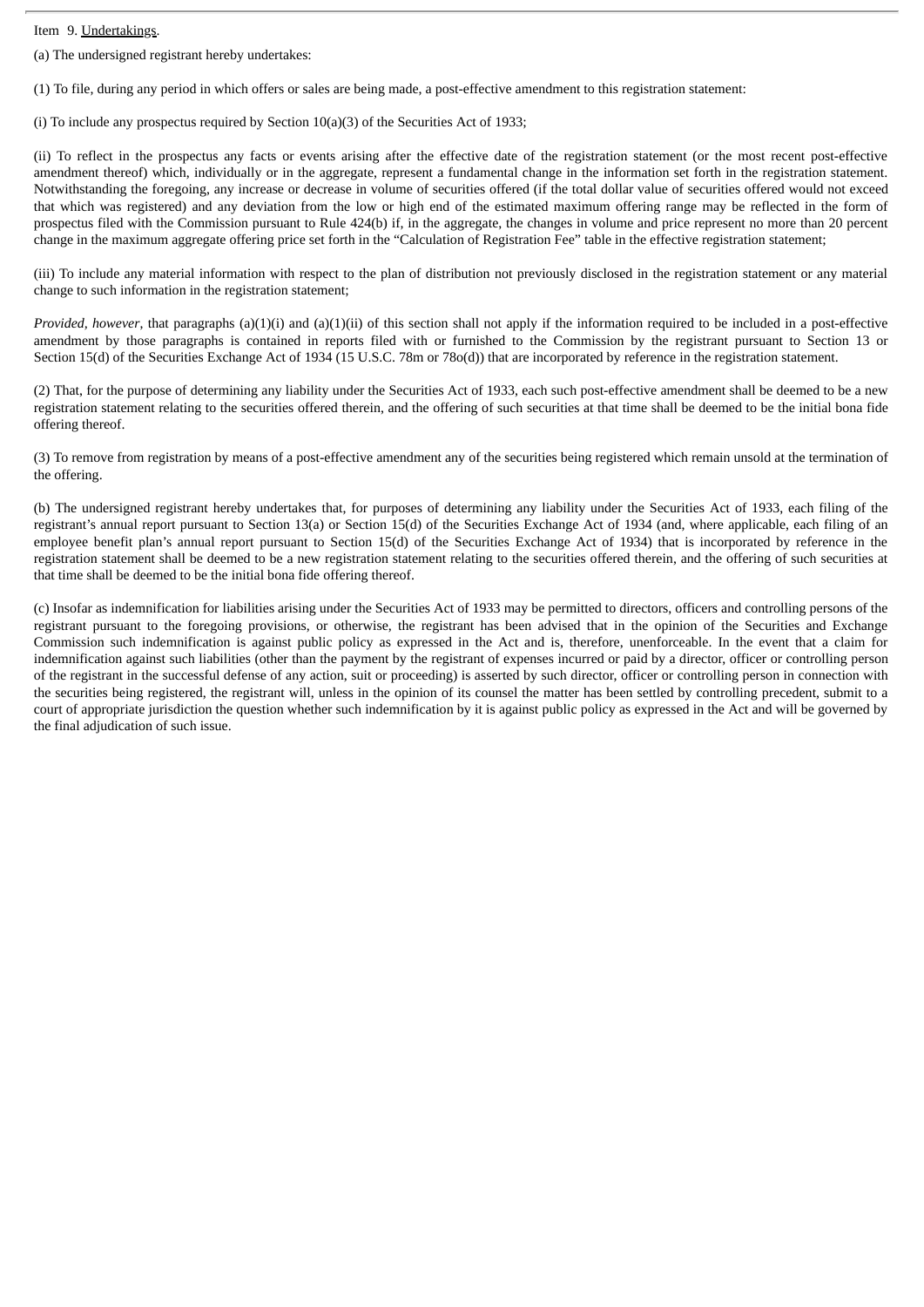Pursuant to the requirements of the Securities Act of 1933, the registrant certifies that it has reasonable grounds to believe that it meets all of the requirements for filing on Form S-8 and has duly caused this registration statement to be signed on its behalf by the undersigned, thereunto duly authorized, in the City of San Diego, State of California, this 28th day of February, 2022.

## **FATE THERAPEUTICS, INC.**

By: /s/ J. Scott Wolchko

J. Scott Wolchko President and Chief Executive Officer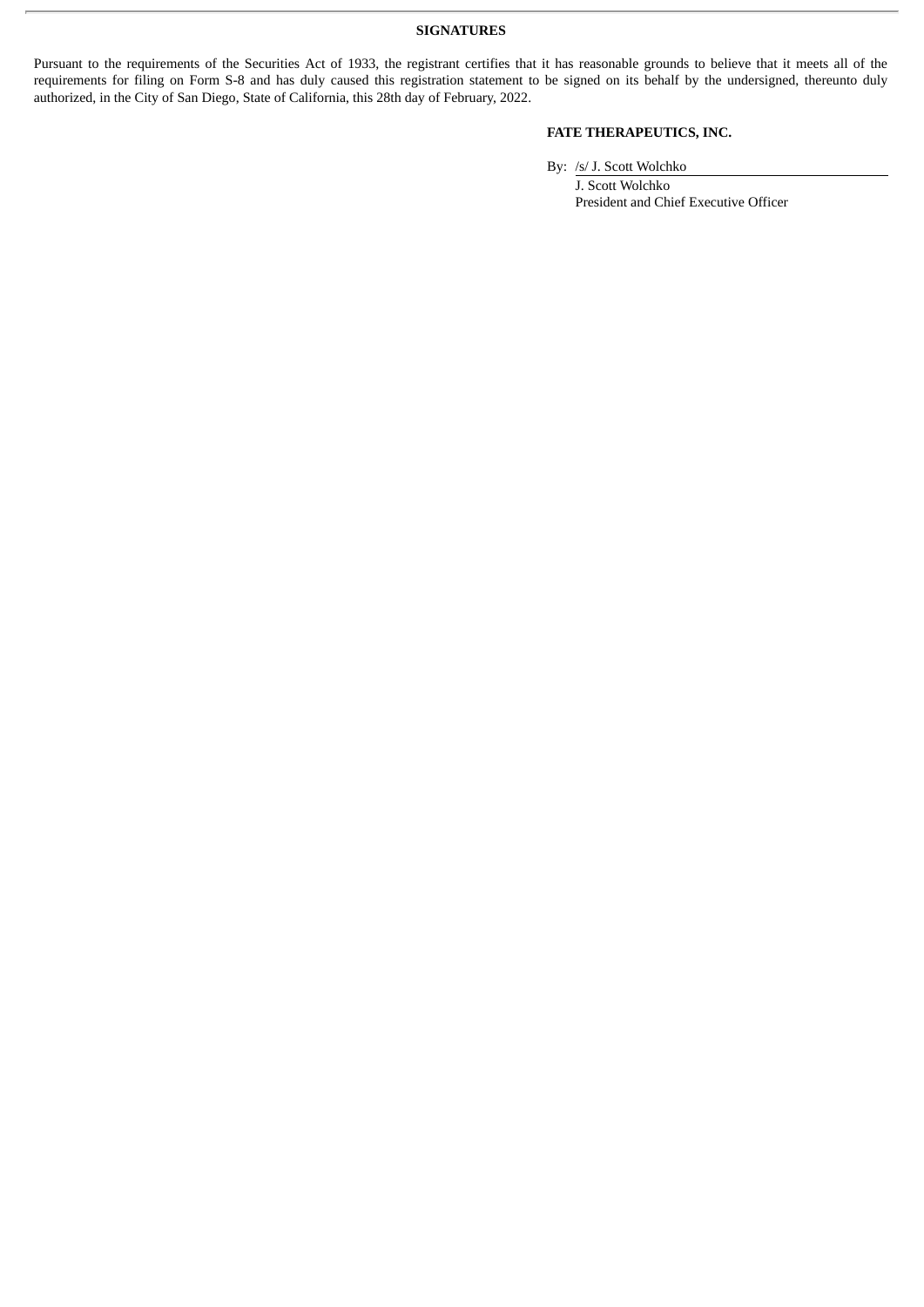## **POWER OF ATTORNEY AND SIGNATURES**

<span id="page-6-0"></span>We, the undersigned officers and directors of Fate Therapeutics, Inc., hereby severally constitute and appoint J. Scott Wolchko, Edward J. Dulac III and Cindy R. Tahl, and each of them singly (with full power to each of them to act alone), our true and lawful attorneys-in-fact and agents, with full power of substitution and resubstitution in each of them for him and in his name, place and stead, and in any and all capacities, to sign for us and in our names in the capacities indicated below any and all amendments (including post-effective amendments) to this registration statement on Form S-8, and to file the same, with all exhibits thereto and other documents in connection therewith, with the Securities and Exchange Commission, granting unto said attorneys-in-fact and agents, and each of them, full power and authority to do and perform each and every act and thing requisite or necessary to be done in and about the premises, as full to all intents and purposes as he or she might or could do in person, hereby ratifying and confirming all that said attorneys-in-fact and agents or any of them, or their or his or her substitute or substitutes, may lawfully do or cause to be done by virtue hereof.

Pursuant to the requirements of the Securities Act of 1933, this registration statement has been signed by the following persons in the capacities and on the date indicated below.

| Signature                          | Title                                           | Date              |
|------------------------------------|-------------------------------------------------|-------------------|
| J. Scott Wolchko<br>$\sqrt{s}$     | President, Chief Executive Officer and Director | February 28, 2022 |
| J. Scott Wolchko                   | (Principal Executive Officer)                   |                   |
| <b>Edward Dulac</b><br>$\sqrt{s}$  | <b>Chief Financial Officer</b>                  | February 28, 2022 |
| <b>Edward Dulac</b>                | (Principal Financial and Accounting Officer)    |                   |
| William H. Rastetter<br>$\sqrt{s}$ | Chairman of the Board and Director              | February 28, 2022 |
| William H. Rastetter, Ph.D.        |                                                 |                   |
| John D. Mendlein<br>$\sqrt{s}$     | Vice Chairman of the Board and Director         | February 28, 2022 |
| John D. Mendlein, Ph.D., J.D.      |                                                 |                   |
| Timothy P. Coughlin<br>$\sqrt{s}$  | Director                                        | February 28, 2022 |
| Timothy P. Coughlin                |                                                 |                   |
| Michael Lee<br>/s/                 | Director                                        | February 28, 2022 |
| Michael Lee                        |                                                 |                   |
| /s/ Robert S. Epstein              | Director                                        | February 28, 2022 |
| Robert S. Epstein, M.D., M.S.      |                                                 |                   |
| Karin Jooss<br>$\sqrt{s}$          | <b>Director</b>                                 | February 28, 2022 |
| Karin Jooss, Ph.D.                 |                                                 |                   |
| Shefali Agarwal<br>$\sqrt{s}$      | Director                                        | February 28, 2022 |
| Shefali Agarwal, M.D.              |                                                 |                   |
| Robert Hershberg<br>$\sqrt{s}$     | Director                                        | February 28, 2022 |
| Robert Hershberg, M.D., Ph. D.     |                                                 |                   |
| Yuan Xu<br>$\sqrt{s}$              | Director                                        | February 28, 2022 |
| Yuan Xu, Ph. D.                    |                                                 |                   |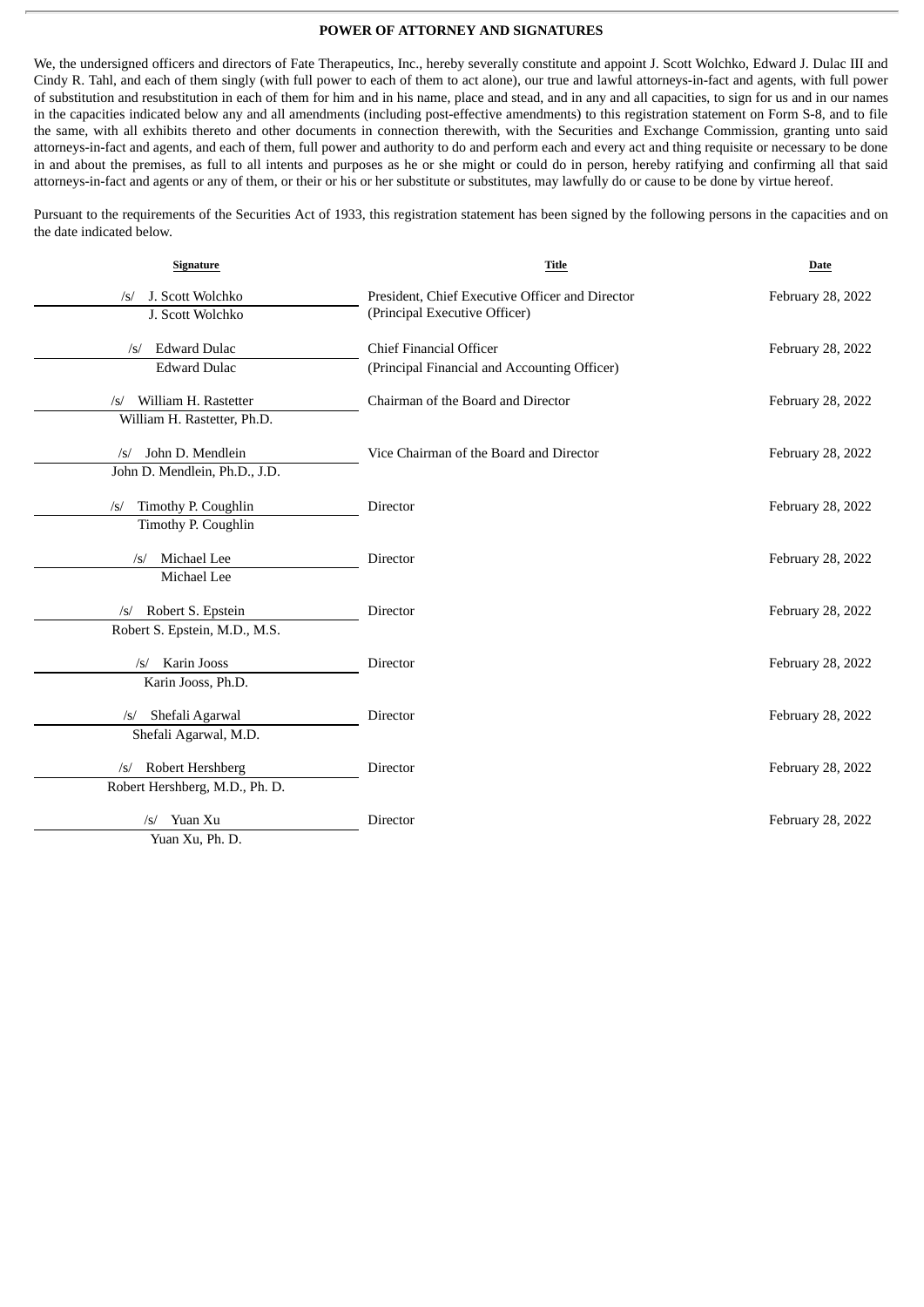<span id="page-7-0"></span>

February 28, 2022

Fate Therapeutics, Inc. 12278 Scripps Summit Drive San Diego, CA 92121

## Re: Securities Being Registered under Registration Statement on Form S-8

We have acted as counsel to you in connection with your filing of a Registration Statement on Form S-8 (the "Registration Statement") pursuant to the Securities Act of 1933, as amended (the "Securities Act"), on or about the date hereof relating to an aggregate of 3,829,058 shares (the "Shares") of Common Stock, \$0.001 par value per share ("Common Stock"), of Fate Therapeutics, Inc., a Delaware corporation (the "Company"), that may be issued pursuant to the Company's Amended and Restated 2013 Stock Option and Incentive Plan (the "Plan").

We have reviewed such documents and made such examination of law as we have deemed appropriate to give the opinions set forth below. We have relied, without independent verification, on certificates of public officials and, as to matters of fact material to the opinion set forth below, on certificates of officers of the Company.

The opinion set forth below is limited to the Delaware General Corporation Law.

For purposes of the opinion set forth below, we have assumed that no event occurs that causes the number of authorized shares of Common Stock available for issuance by the Company to be less than the number of then unissued Shares.

Based on the foregoing, we are of the opinion that the Shares have been duly authorized and, upon issuance and delivery against payment therefor in accordance with the terms of the Plan, will be validly issued, fully paid and nonassessable.

We hereby consent to the inclusion of this opinion as Exhibit 5.1 to the Registration Statement. In giving our consent, we do not admit that we are in the category of persons whose consent is required under Section 7 of the Securities Act or the rules and regulations thereunder.

Very truly yours,

/s/ Goodwin Procter LLP GGOODWIN PROCTER LLP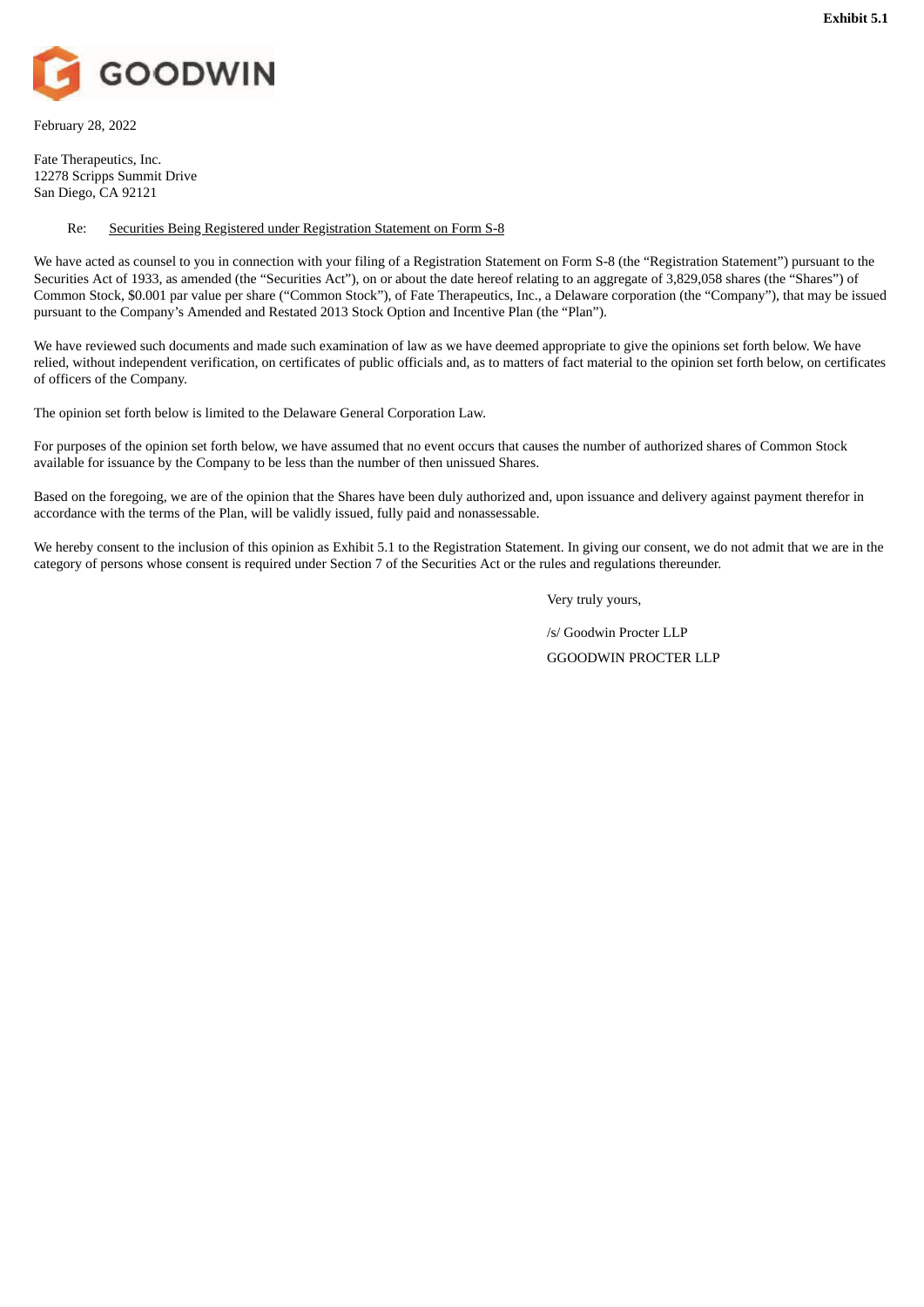### Consent of Independent Registered Public Accounting Firm

<span id="page-8-0"></span>We consent to the incorporation by reference in the Registration Statement (Form S-8) pertaining to the Amended and Restated 2013 Stock Option and Incentive Plan and the Amended and Restated Inducement Equity Plan of Fate Therapeutics, Inc. of our reports dated February 28, 2022, with respect to the consolidated financial statements of Fate Therapeutics, Inc. and the effectiveness of internal control over financial reporting of Fate Therapeutics, Inc. included in its Annual Report (Form 10-K) for the year ended December 31, 2021, filed with the Securities and Exchange Commission.

/s/ Ernst & Young LLP

San Diego, California February 28, 2022